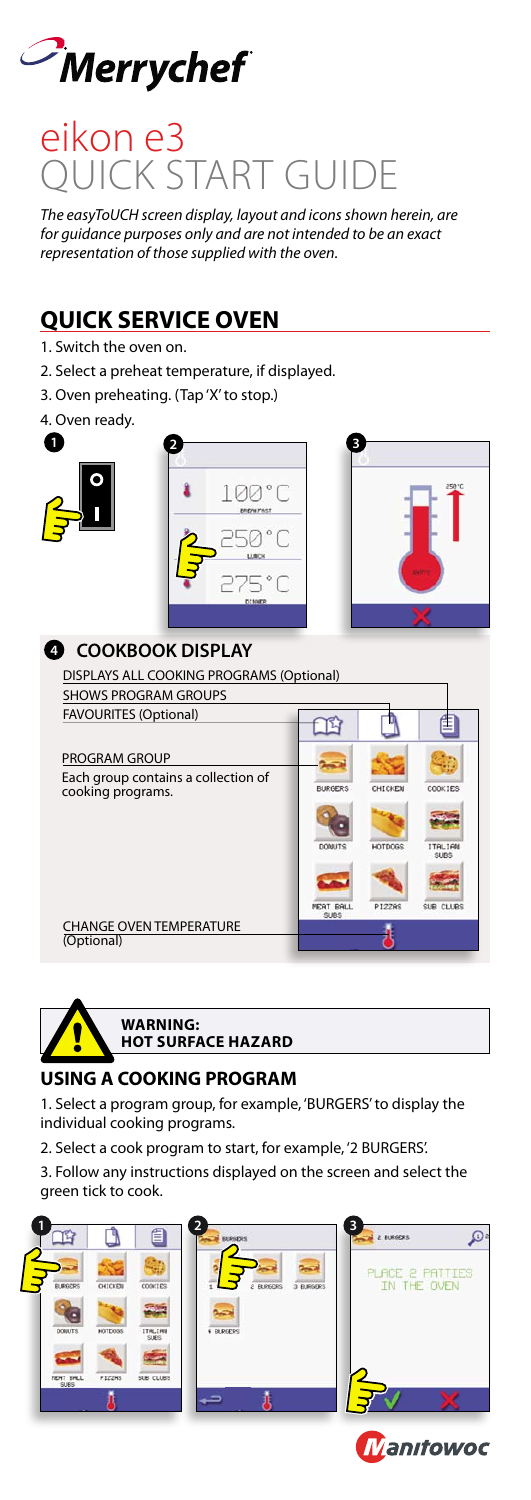# **FULL SERVICE OVEN**

### **easyToUCH MAIN MENU SCREEN**



*Refer to the oven Installation & Operating Instructions for information of the oven functions available.*

## **USING THE PRESS & GO MENU**

- 1. Select 'PRESS & GO'.
- 2. Select the item required to cook, for example 'FISH2'.

3. The timer counts down until the bar turns red indicating the cooking cycle has finished.



### **USING COOKBOOK TO FIND A PROGRAM**

1. Select 'COOKBOOK'.

2. Select the ALL MENUS symbol and use the scroll up/down arrows to find the program.

3. Select the cooking program, for example, '2 BURGERS'.

The timer counts down and shows a red bar when the cooking cycle is completed.

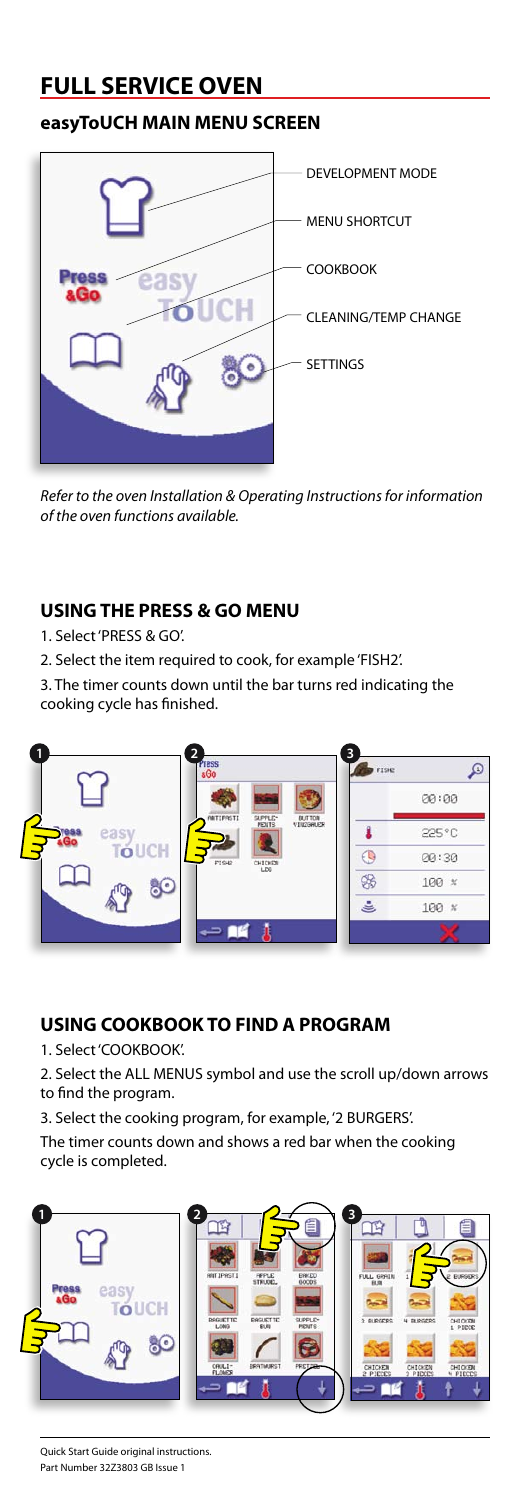#### **DAILY OVEN CLEANING**

#### **IMPORTANT: the oven must be cooled down before the following cleaning processes are carried out.**

1. Select the CLEANING symbol (Full service oven).

- 2. Select the blue thermometer.
- 3. Follow the on screen instructions.

Cooling takes approx. 30 minutes.



#### Complete COOL DOWN procedure and allow the oven and accessories to cool before commencing cleaning.



**WARNING: DO NOT use caustic cleaners on any part of the oven or oven cavity as it will cause permanent damage to the Catalytic Convertors**

# **Cold oven CLEANING INSTRUCTIONS e3**

#### **REMOVE & CLEAN Oven Parts:**

1. Remove the air filter at the base of the oven.

- 2. Open the oven door and lift out the turntable.
- 3. For ovens with a catalytic converter; open the oven door and undo fasteners to remove the catalytic convertor when required or at least once a month.

Wash all parts in warm soapy water. Wash off using a clean cloth and plenty of clean, warm water.

Dry using a fresh, clean cloth.